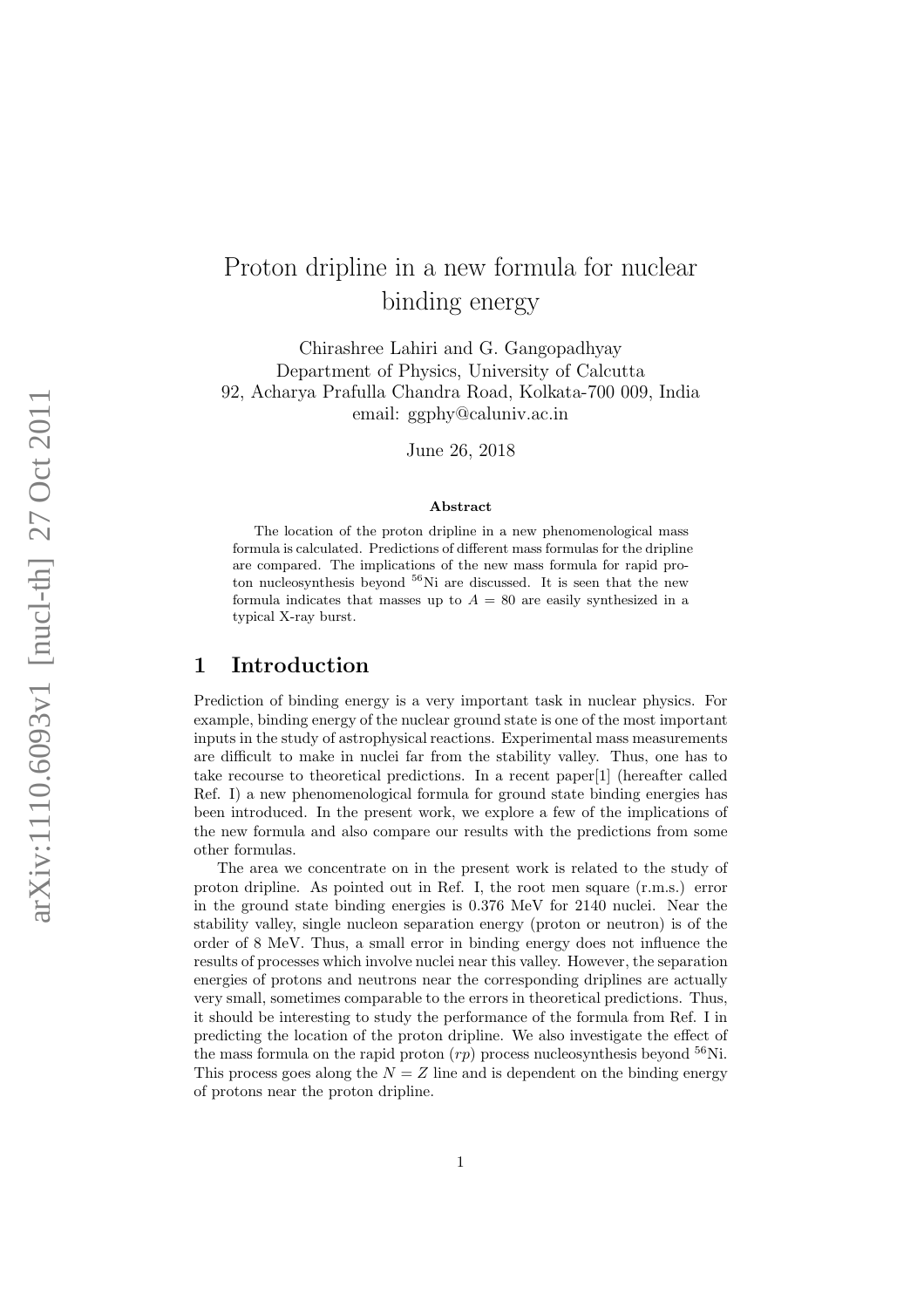### 2 Calculation and Results

For details of the mass formula, we refer the readers to Ref I where it was developed. The present section is divided into two parts. In the first part, we calculate the location of the proton dripline according to the present formula and compare with experimental observations and a few other predictions. In the second part, we study the effect of the present mass formula in astrophysical rp-process in mass 60-80 region.

### 2.1 Proton dripline

The proton dripline for a particular neutron number is defined to be the nucleus beyond which the proton separation energy becomes zero or negative. Obviously, because of the pairing effect, the Z of the proton dripline nucleus is expected to be even. Studying the nucleon dripline is one of the major activities in nuclear physics. However, it has been possible to reach the neutron dripline in only very light nuclei. Proton dripline, on the other hand, is more accessible to experiments. We note that the location of the proton dripline is known for a number of neutron numbers, particularly in mass 100-220 region. Nuclei with protons in positive energy continuum show proton radioactivity where protons tunnel through the Coulomb barrier. A number of such nuclei are known in mass 100-200 region.

Table 1: Location of proton dripline. The columns stand for the following: Exp. - Experimental, Ref. I - Present calculation, FRDM - Finite Range Droplet Model and D-Z - Duflo-Zuker formula.

| nouer<br>Ν | Dano-Danoi iormaia.<br>Z of proton dripline nucleus |        |             |        | Ν   | $Z$ of proton dripline nucleus |        |             |        |
|------------|-----------------------------------------------------|--------|-------------|--------|-----|--------------------------------|--------|-------------|--------|
|            | Exp.                                                | Ref. I | <b>FRDM</b> | $D-Z$  |     | Exp.                           | Ref. I | <b>FRDM</b> | $D-Z$  |
| 18         | 20                                                  | 20     | 20          | 20     | 96  | 78                             | 78     | 78          | 78     |
| 32         | 32                                                  | $32\,$ | 34          | 32     | 97  | 78                             | 80     | 78          | 78     |
| 34         | 34                                                  | 34     | 36          | 34     | 98  | 78                             | 80     | 78          | 80     |
| 36         | 36                                                  | 36     | 36          | 36     | 99  | 80                             | 80     | 78          | 80     |
| 54         | $50\,$                                              | 50     | 50          | $50\,$ | 100 | 80                             | 80     | 80          | 80     |
| 56         | $52\,$                                              | 52     | $50\,$      | $52\,$ | 101 | 80                             | 80     | 82          | 82     |
| 58         | $54\,$                                              | 54     | 54          | 54     | 102 | 82                             | 80     | $82\,$      | $82\,$ |
| 78         | 66                                                  | 68     | 68          | 68     | 103 | 82                             | 82     | 82          | 82     |
| 79         | 68                                                  | 68     | 70          | 68     | 104 | 82                             | 82     | 82          | 82     |
| 82         | 70                                                  | 70     | 70          | 70     | 105 | 82                             | 82     | 82          | 82     |
| 83         | 70                                                  | 72     | 72          | 70     | 106 | 82                             | 82     | 82          | 82     |
| 84         | 70                                                  | 72     | 72          | 72     | 108 | 84                             | 84     | 82          | 84     |
| 85         | 72                                                  | 72     | 72          | 72     | 110 | 84                             | 84     | 86          | 84     |
| 86         | $72 \,$                                             | 72     | 74          | $72\,$ | 112 | 86                             | 86     | 86          | 86     |
| 87         | 74                                                  | 74     | 74          | 72     | 113 | 86                             | 86     | 86          | 86     |
| 88         | 74                                                  | 74     | 74          | 74     | 114 | 86                             | 86     | 88          | 86     |
| 90         | 74                                                  | 74     | 76          | 74     | 117 | 88                             | 88     | 88          | 88     |
| 91         | 76                                                  | 76     | 76          | 76     | 118 | 88                             | 88     | 88          | 88     |
| 92         | 76                                                  | 76     | 76          | 76     | 121 | 90                             | 90     | 90          | 90     |
| 93         | 76                                                  | 78     | 78          | 76     | 122 | 90                             | 90     | 90          | 90     |
| 94         | 76                                                  | 78     | 78          | 76     | 123 | 90                             | 92     | 92          | 92     |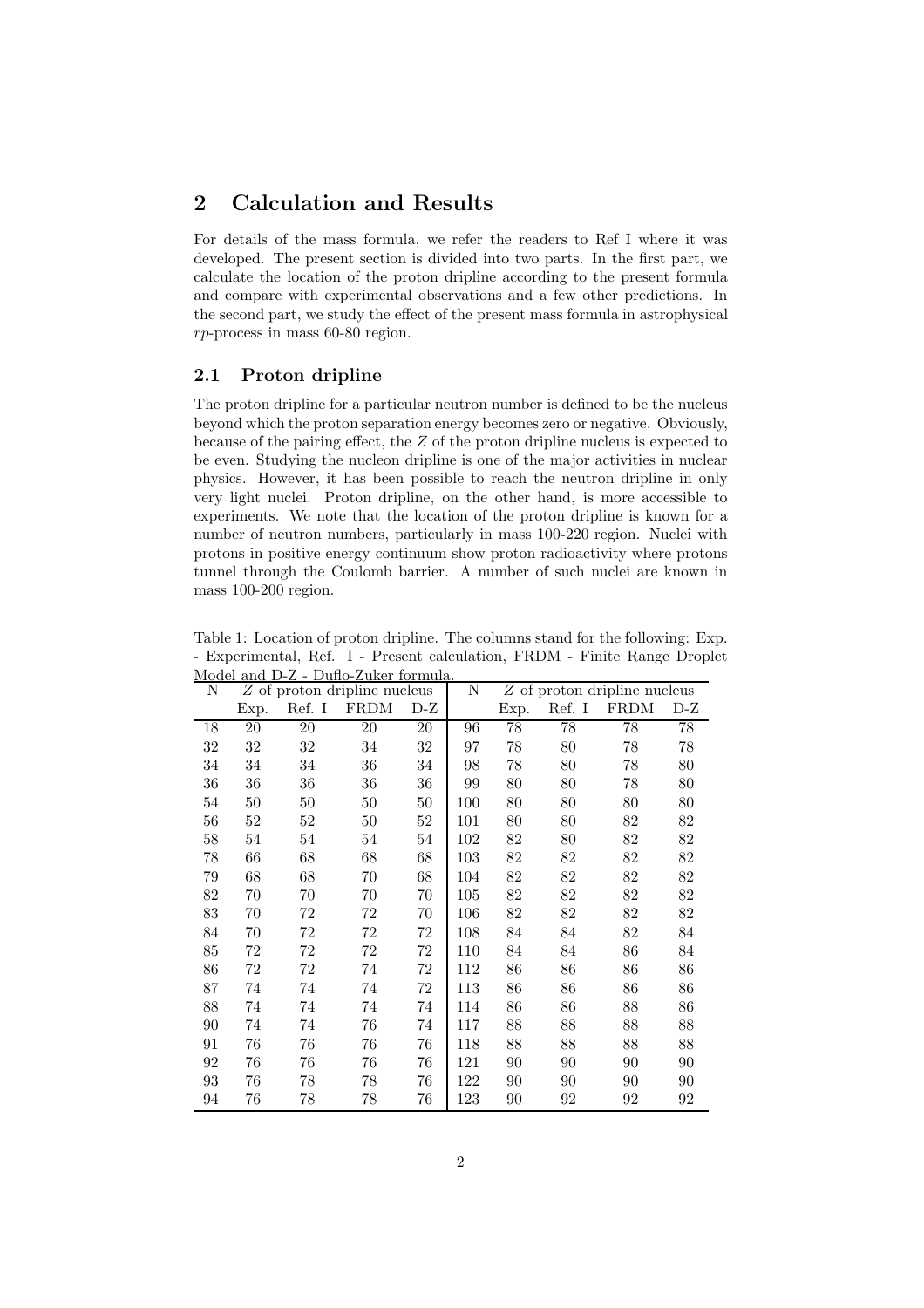The known mass values of nuclei enable us to calculate the location of the proton dripline. In the first two columns of table I, we summarize our knowledge for the neutron numbers for which the experimental proton dripline is exactly known. The mass table of Audi *et al*.[2] and the more recent references on binding energy measurements included in Ref. I have been used to determine the experimental proton dripline. We calculate the location of the proton dripline from the new binding energy formula of Ref. I and present it in Table I. The results of the Finite Range Droplet Model (FRDM)[3] and the Duflo-Zuker (D-Z) mass formula[4] are also presented. We see that the present method can accurately predict the location of the proton dripline in most of the cases and is actually better than FRDM. The Duflo-Zuker formula is even better in this respect.

We would like to point out that the conclusions of different experiments on the binding energy of <sup>65</sup>As do not agree. Schury *et al*.[5] have concluded that  $65\text{As}$  has a negative proton separation energy while a recent measurement [6] has raised the possibility of it being stable with respect to proton emission. The implication of this uncertainty in proton separation energy of <sup>65</sup>As has been discussed in the next subsection in more detail.

Even in the few cases where the present approach fails to accurately locate the dripline, the next even Z nuclei is indicated. One needs to remember that the formula has an r.m.s. error of 376 keV. Thus, if the predicted binding energy of the last proton in an odd  $Z$  nucleus is very small, it is possible that the nucleus is actually beyond the proton dripline. Conversely, prediction of a very small negative value of last proton separation energy cannot guarantee that the dripline does not actually lie beyond. For example, in  $N = 93$  and 94 nuclei, the calculated binding energy of the last proton in  $_{77}^{170,171}$ Lu are only 0.047 MeV and 0.012 MeV, respectively. On the other hand, the calculated separation energy of the last proton in  $_{81}^{183}$ Tl ( $N = 102$ ) is -0.030 MeV only.

#### 2.2 Astrophysical rapid proton process

We want to look at the effect of the new mass formula on nucleosynthesis. Particularly, in view of the success of the formula to predict the proton dripline, it should be interesting to see the effect of the proton separation energy predicted by the present formula on the rp-process. In this process, which takes place in hot explosive proton-rich environment such as X-ray bursts, a nucleus may capture high energy protons. However, this process has to compete with its inverse, i.e. photodisintegration by emitting a proton at high temperature  $((\gamma, p)$  reaction). A negative or a small positive value of proton separation energy implies that the inverse reaction dominates and the rp-process stalls at that point, the so-called waiting point. Two proton capture may lead to the nucleosynthesis bridging the waiting point and proceed beyond. More details of the process is available in standard text books (For example the book by Illiadis[7]).

The stellar decay constant ( $\lambda$ ) for photodisintegration, *i.e.* ( $\gamma$ ,  $p$ ) reaction, is related to the proton capture rate by the reciprocity theorem in the following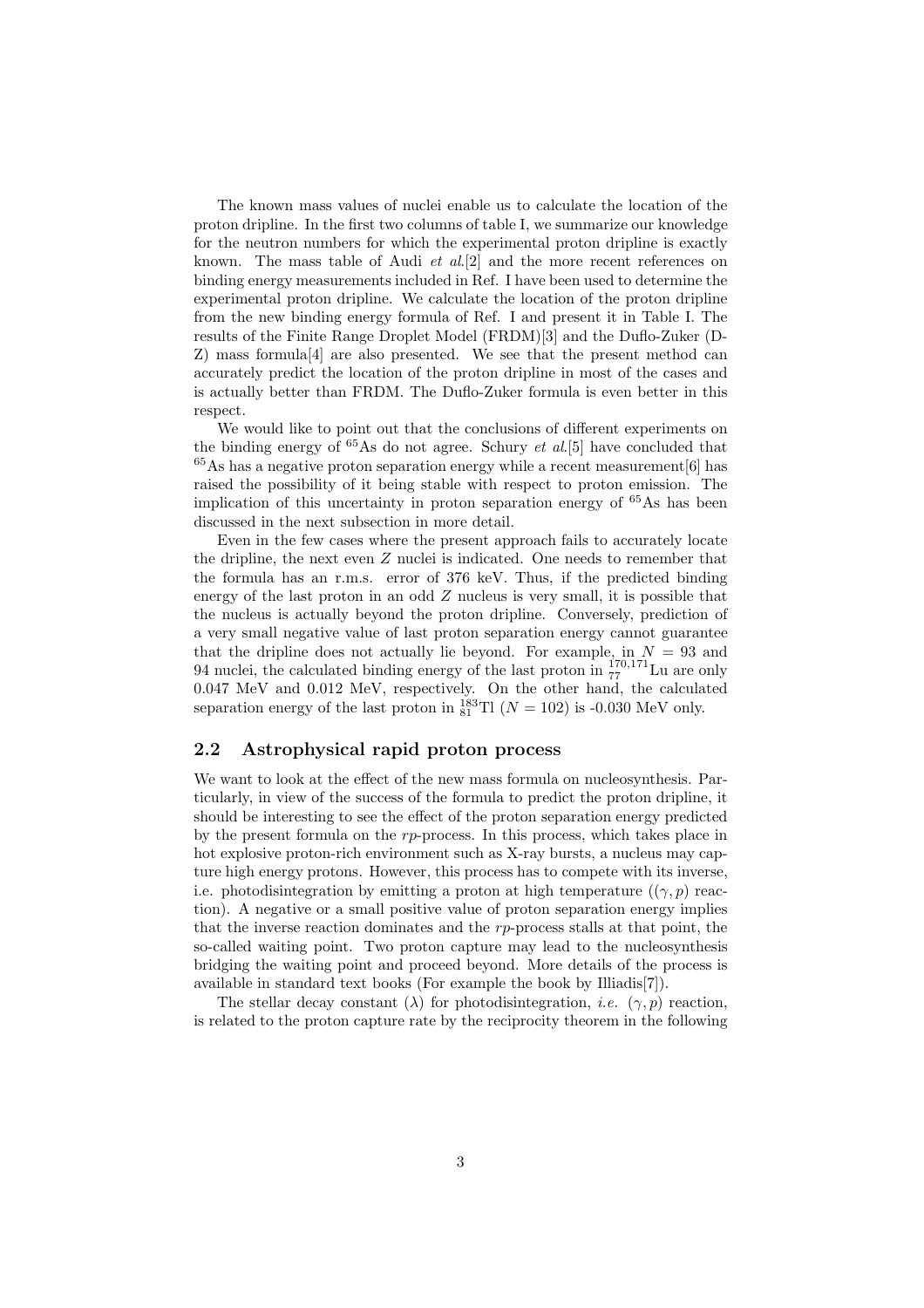numerical form[7]

$$
\lambda = 9.86851 \times 10^9 T^{\frac{3}{2}} \left(\frac{M_p M_X}{M_Y}\right)^{\frac{3}{2}} \frac{\left(2J_p + 1\right)\left(2J_X + 1\right)}{\left(2J_Y + 1\right)} \frac{G_p G_X}{G_Y}
$$

$$
N \langle \sigma v \rangle_{pX \to Y\gamma} \exp\left(\frac{-11.605Q}{T}\right) \tag{1}
$$

for the reaction  $p + X \leftrightarrow Y + \gamma$  and is expressed in  $\sec^{-1}$  when the forward reaction rate, given by  $N\langle \sigma v \rangle_{pX\to Y\gamma}$ , is expressed in  $cm^3mol^{-1}sec^{-1}$ . The temperature T is expressed in  $GK (10^9 K)$  and Q is the ground state Q-value of the forward reaction expressed in MeV. The normalized partition functions,  $G_X$  and  $G_Y$ , may be obtained from Rauscher *et al.*[8]. For protons, we have  $G_p = 1$  and  $J_p = 1/2$ .

The photodisintegration rate depends exponentially on the proton separation energy. This quantity, thus, plays a very important role in the possibility of  $rp$ -process proceeding beyond the waiting point. There are significant disagreements in the predictions of proton separation energy of different mass formulas, and even between different measurements. In some other cases, experimental measurements may exist but the the error in measurement is too large to draw any meaningful conclusion. As an example, we look at an example of the waiting point nucleus, <sup>64</sup>Ge. The measured and estimated Q-values of the proton capture reaction differ over a large range. Schury *et al*.[5] have measured the Q-value to be  $-0.255 \pm 0.104$  MeV. A recent measurement [6] has found the proton separation energy of  ${}^{65}$ As to be 0.401(530) MeV, *i.e.* the nucleus may even be bound. The Duflo-Zuker formula[4] suggests the value to be -0.407 MeV. The FRDM calculation of Möller *et al.*[3] predicts the value as 0.13 MeV. The mass table<sup>[2]</sup> gives the Q-value as  $-0.08$  MeV. A very recent measurement<sup>[9]</sup> has given a value of -0.090(0.085) MeV. The new mass formula suggests a value -0.116 MeV, which is very close to the last estimation. In such cases, it becomes imperative to look at the implications of different mass formulas. We present the bridging this particular waiting point in some detail.

For the calculation of proton capture process, a small network has been designed which includes the following processes. The waiting point nucleus, which acts as a seed, may capture a proton. The resulting nucleus  ${}^{65}$ As may either capture another proton to produce <sup>66</sup>Se or undergo photodisintegration emitting a proton to go back to the seed nucleus. The nucleus  $66$ Se may also undergo photodisintegration. In addition, all the three nuclei mentioned above may undergo  $\beta$ -decay.

We calculate the change in half life of  ${}^{64}$ Ge in an explosive astrophysical environment assuming the density to be  $10^6$ gm/cm<sup>3</sup> and the proton fraction to be 0.7. A microscopic optical potential has been obtained by folding the DDM3Y potential[10] with nuclear densities obtained in Relativistic Mean Field model with the Lagrangian density FSU Gold<sup>[11]</sup>. The calculation follows our earlier works[12] where more details are available. The measured half life values for β-decay have been taken from the compilation by Audi *et al*.[13] except in the case of the case of  ${}^{65}$ As. For this nucleus, a value of 0.128 seconds from an experimental measurement[14] has been assumed. If measured values are not available, we have adopted the values from the work by Möller *et al.*[15]

The results of the calculation on effective half life of  ${}^{64}$ Ge as a function of temperature are presented for different mass estimates in Fig. 1. The different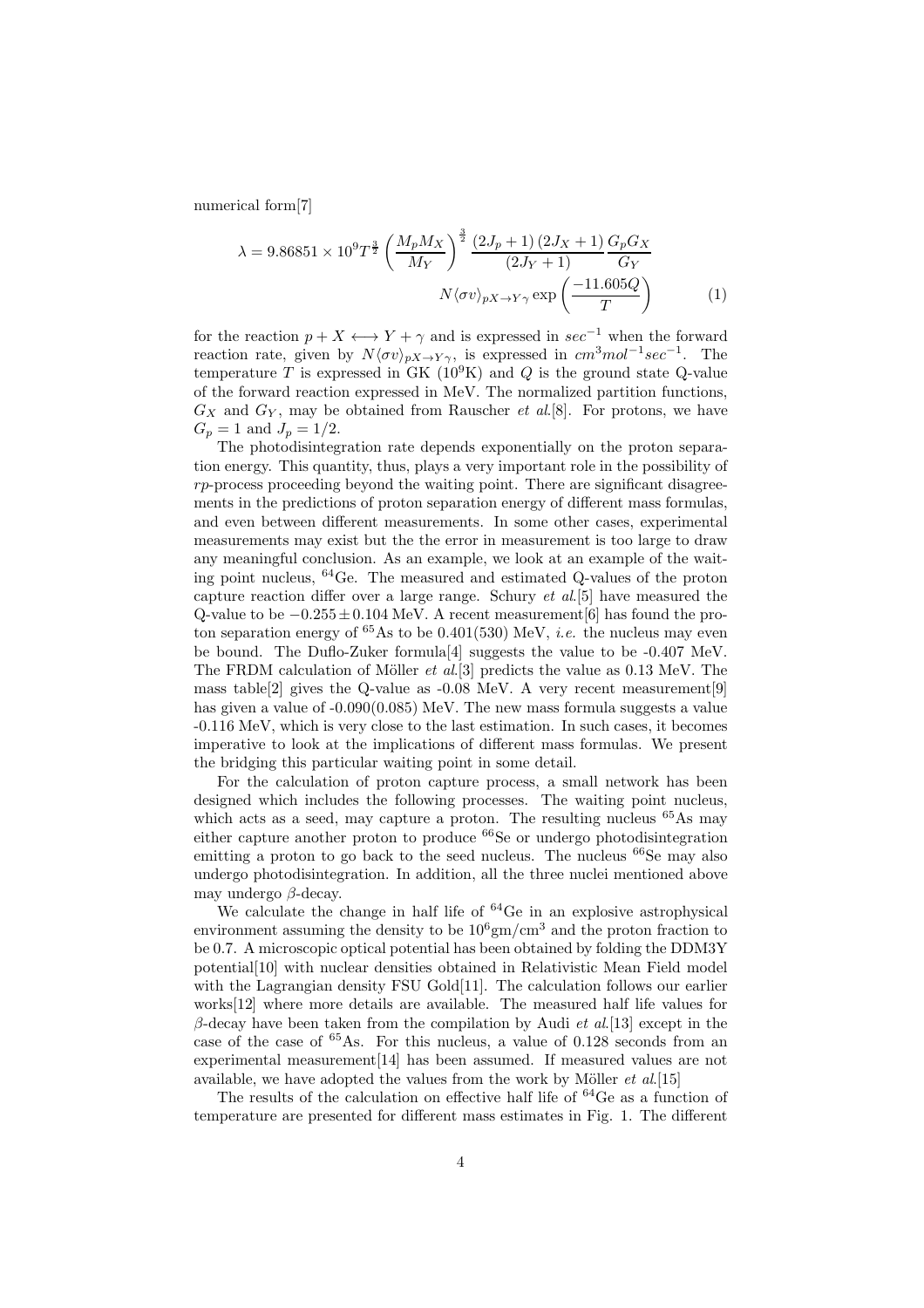

Figure 1: Effective half life values of <sup>64</sup>Ge as a function of temperature for different Q-values of  ${}^{64}Ge(p, \gamma)$  reaction.

values have been indicated as follows: Schury– measurement by Schury *et al*.[5], D-Z– Duflo-Zuker formula[4], A-W– Mass table of Audi *et al*.[2], Pres.– Present work and FRDM– FRDM results of Möller *et al.*[3]. At low temperature proton capture rate is small and  $\beta$ -decay predominates. At high temperature photodisintegration dominates over capture. Thus the predominant decay mode is again  $\beta$ -decay. In between there is a temperature window where two proton capture leads to  ${}^{66}$ Se. From the figure, it is clear that the rate of two proton capture is sensitively dependent on the masses used in the calculation. The Q-values predicted by the Duflo-Zuker formula leads to a minimum lifetime of nearly 30 seconds. The values predicted by the present mass formula and that by Audi *et al*.[2] decrease the lifetime by more than one order of magnitude. If <sup>65</sup>As is bound as suggested by some works $[6, 3]$ , the rate of the inverse process is small. In such a situation, two proton capture dominates and the waiting point is easily bridged.

As is evident from the above discussion, the bridging of waiting points, and hence the rp-process abundance crucially depends on the proton separation energy. However, this is sometimes poorly known on the  $N = Z$  nucleus as the process goes along the proton dripline where information is meager. The degree of bridging of the waiting point has significant effect on the path that the rp-nucleosynthesis takes in explosive proton-rich environments such as Xray bursters. Typical X-ray burst has a time scale of 10-100 seconds. In case a significant fraction of the population does not undergo two proton capture reaction, it traverses along a path of more stable isotopes and nucleosynthesis is delayed. Thus, it may not be possible for an X-ray burst to populate nuclei with significant mass in case a particular waiting point stalls the process substantially.

As an example, let us compare the effects of the Duflo-Zuker and the new mass formulas on the population at different masses compared to the waiting points with  $A < 80$ . We have calculated the rp-process rates for mass 60-80 region. We plot the difference of the calculated binding energy using Ref I from the experimental values in Fig. 2. The mass formulas have been used for masses which have not been experimentally measured or have considerable experimental uncertainty as in the case of  $65\,\text{As}$ . For consistency, even if one of the masses involved in the reaction is known, we have obtained the Q-values from theoretical predictions only. The waiting points occur at  $A=64, 68, 72$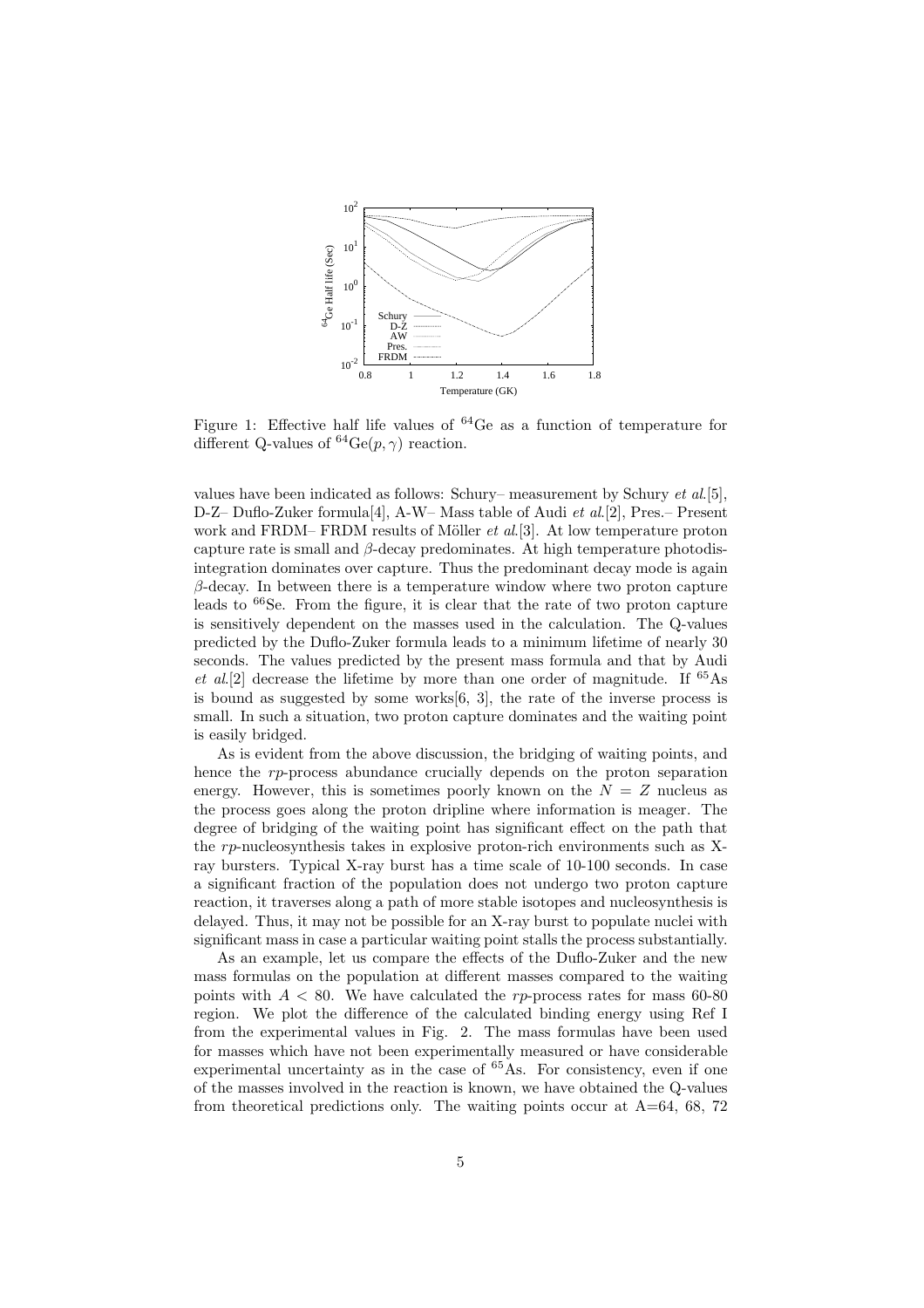

Figure 2: Evolution of abundance of mass at the waiting points in explosive proton-rich astrophysical environments. See text for details.

and 76 in the nuclei with  $N = Z$ . We assume a constant proton fraction of 0.7. We have designed a network which includes the proton-capture reactions and β-decay starting from the seed nucleus <sup>56</sup>Ni and goes beyond  $A = 80$ . Astrophysical rates have been calculated as discussed in our previous works[12]. The network is run for two constant temperatures, 1.2 GK and 1.5 GK. In Fig 2, we plot the evolution of abundance of nuclear mass as a function of time for  $A = 64, 68, 72, \text{ and } 76.$  The top (bottom) two panels are the results for  $T = 1.2$ GK (1.5 GK). The left (right) panels indicate the results obtained when we use the Duflo-Zuker formula (Ref I) for unknown mass values as described above.

It is clear the Duflo-Zuker mass formula predicts a significant stalling at mass  $A = 64$  so much so that a burst of ten second duration fails to proceed significantly beyond this mass. It is consistent with the result on half life discussed earlier as at 1.5 GK, the half life of  ${}^{64}$ Ge is not expected to change significantly. Thus the rp-process can continue only after  $\beta$ -decay of <sup>64</sup>Ge. The process thus shifts toward more stable nuclei and gets stalled. We see that the abundance is dominated my  $A = 64$  nuclei the rapid proton nucleosynthesis even in an X-ray burst of 100 seconds for  $T = 1.5$  GK.

The present mass formula, on the other hand, indicates that most of the  $64$ Ge is converted to  $66$ Se very shortly. This leads to significant differences in the abundance pattern. Of course, in an actual X-ray burst, the temperature and the proton mass fraction are not constant but change with time. Thus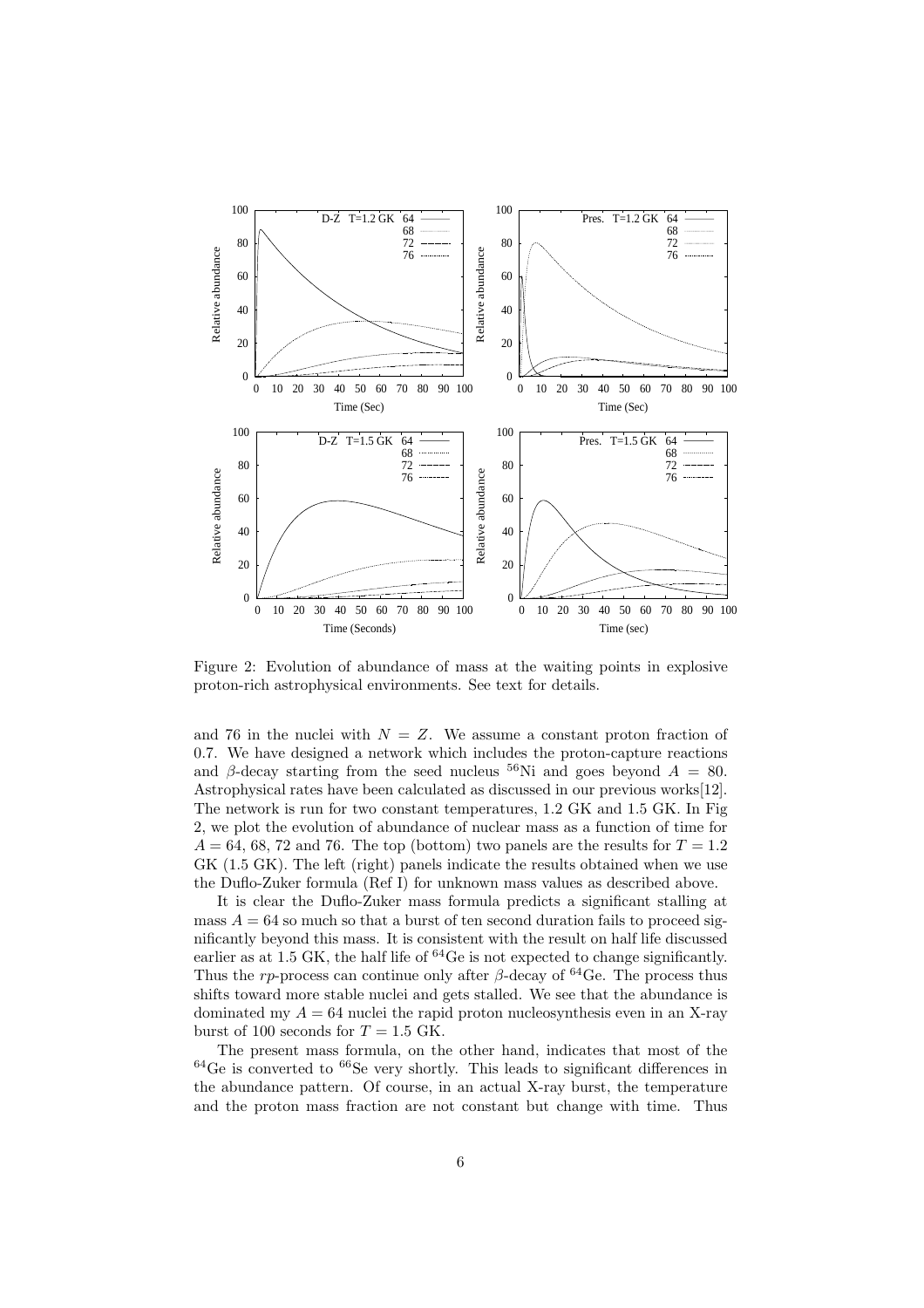

Figure 3: Differences between experimental[2] and calculated mass values near the  $N = Z$  line in mass 60-80 region.

we do not expect this simple calculation to reproduce the observed abundance pattern. The aim of the present study is to point out the effect the different mass formulas can have on the final abundance pattern.

In Fig. 3, we plot the path followed by the rp-process between  $A = 56$ and  $A = 80$  following the mass formula of Ref. I for  $T = 1.2$  GK and 1.5 GK. The dark boxes indicate the waiting points. The Z values are indicated at the left of the diagram while the N values are shown at the bottom. The lines indicate the path followed by nucleosynthesis. The paths through which more than 10% of the total flux flows are indicated by black lines while gray lines show the corresponding paths for flux between  $1\%$  -  $10\%$ . The two waiting points, where Q-values from the present formula have been used, are  $^{64}$ Ge and <sup>76</sup>Sr. The former has been chosen as experimental values differ widely. Experimental measurement is not available in  ${}^{76}\text{Sr}$ . One can see that  ${}^{64}\text{Ge}$  is easily bridged by two proton capture at 1.2 GK. At 1.5 GK temperature, this waiting point delays the process so that  $\beta$ -decay of <sup>64</sup>Ge contributes significantly. At the next waiting point, <sup>68</sup>Se, the photodisintegration is sufficiently strong so that, independent of the temperature,  $\beta$ -decay is practically the only available path. This delays the nucleosynthesis significantly. At  $^{72}$ Kr, inverse process predominates in higher temperature driving the flux through  $\beta$ -decay. Thus, here also, lower temperature helps nucleosynthesis speed up. The waiting point at <sup>76</sup>Sr presents a different picture where the path essentially does not depend on the temperature and principally flows along decay. It is clear that the actual process is significantly dependent on the model of the burst process where the temperature and the proton fraction are functions of time. We find that at 1.2 GK, at the end of 100 seconds, the population that reaches  $A = 80$  or beyond is more than 1.5 times than the corresponding quantity at the higher temperature of 1.5 GK. In both the cases, the population beyond  $A = 76$  is significant.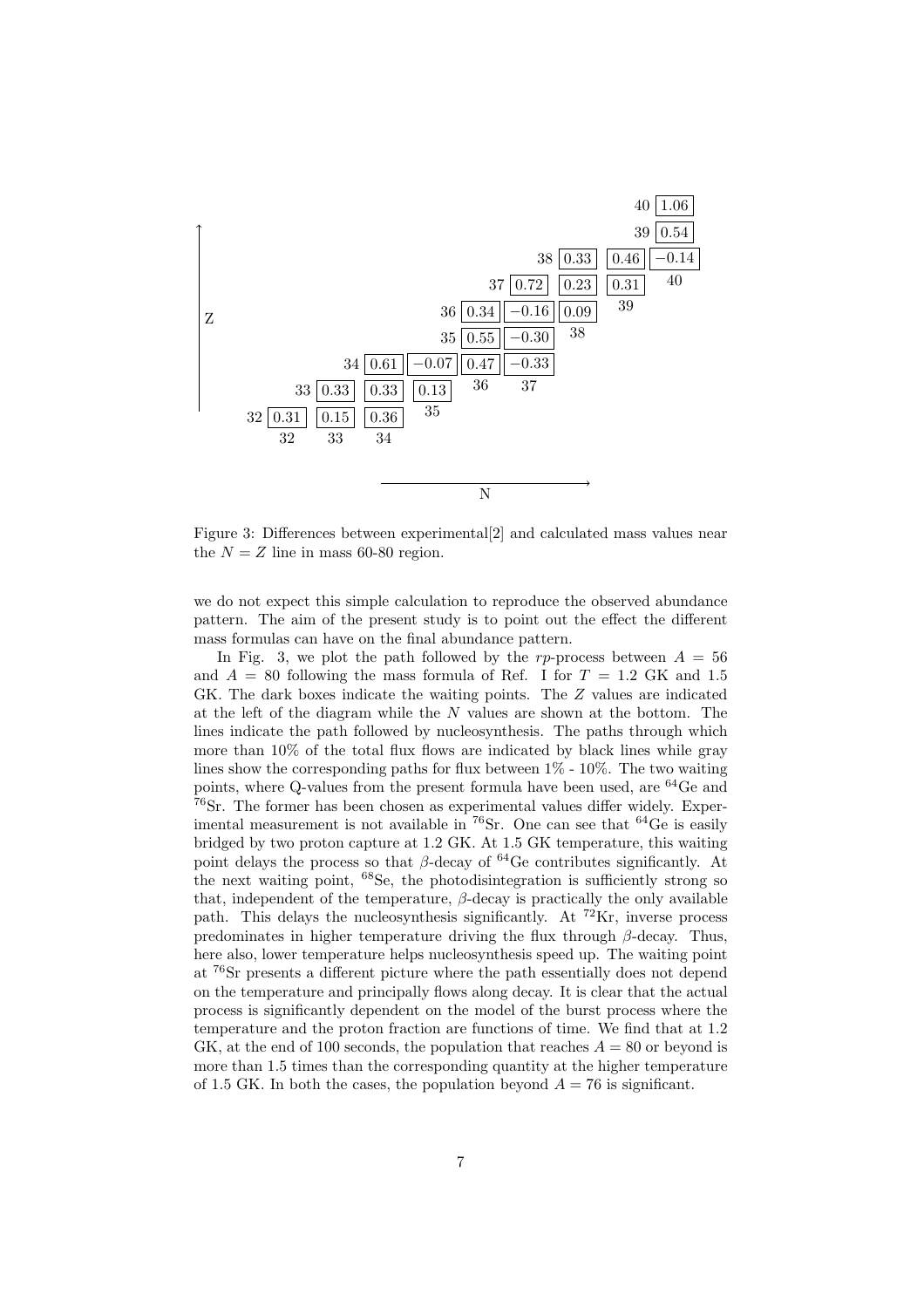

Figure 4: rp-process path for 1.2 GK (left panel) and 1.5 GK (right panel).

### 3 Summary

The location of the proton dripline has been calculated using a new mass formula of Ref. I and compared with several other results as well as experiment. The new formula gives a good description of the dripline. The implication of the mass prediction using the new formula on  $rp$ -process nucleosynthesis beyond  $^{56}$ Ni has been investigated. The masses predicted by the present formula indicate that nucleosynthesis proceeds easily up to mass 80 in a typical X-ray burst.

## Acknowledgments

The authors would like to thank one of the reviewers for pointing out the latest mass measurement of <sup>65</sup>As. This work has been carried out with financial assistance of the UGC sponsored DRS Programme of the Department of Physics of the University of Calcutta. Chirashree Lahiri acknowledges the grant of a fellowship awarded by the UGC.

### References

- [1] G. Gangopadhyay, *Int. J. Mod. Phys.* E 20 (2011) 179.
- [2] G. Audi, A.H. Wapstra, and C. Thibault, *Nucl. Phys.* A729 (2003) 337.
- [3] P. Möller, J. R. Nix, and K. L. Kratz, *Atom. Data Nucl. Data Tabl.* 66 (1997) 131.